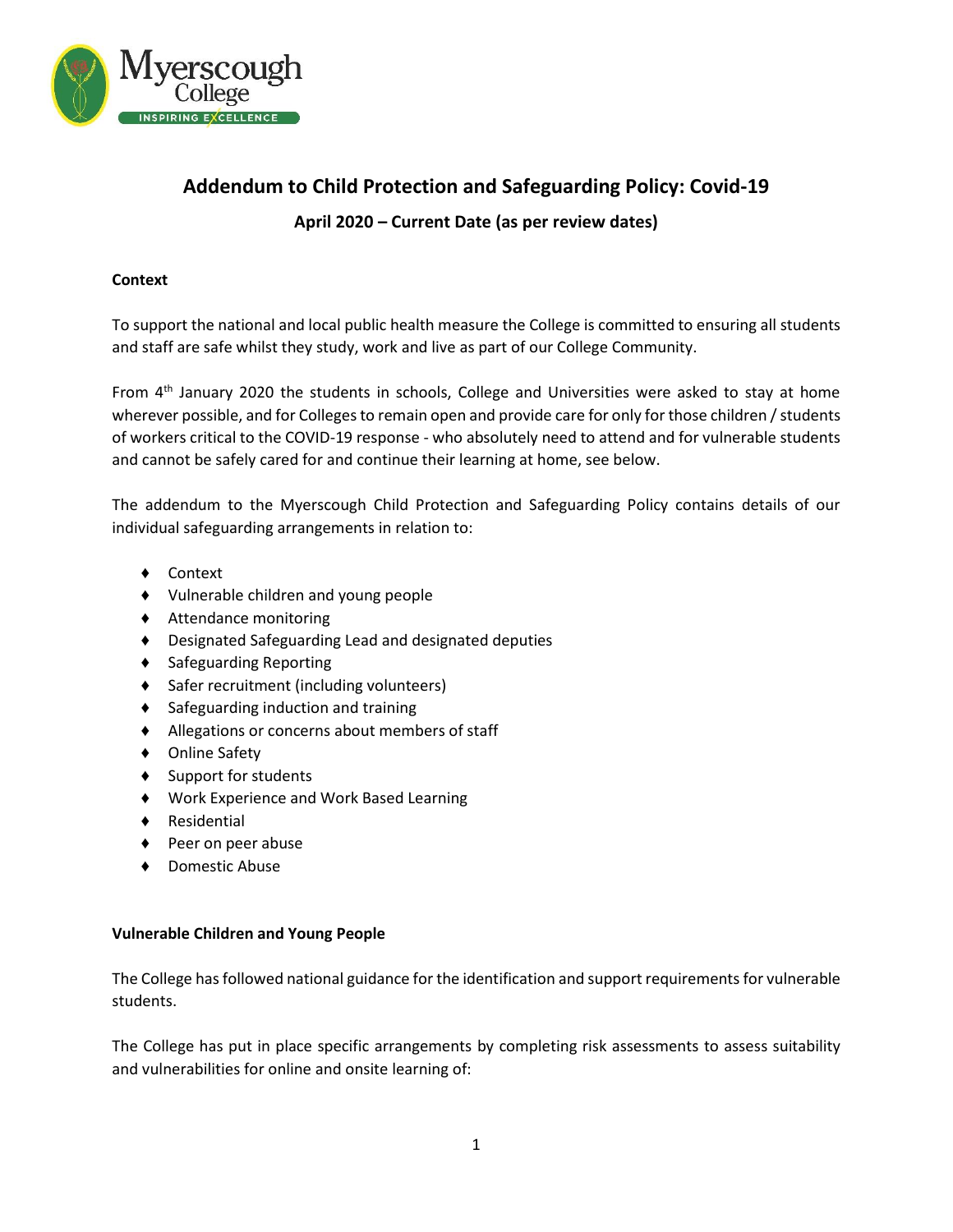- Students with an EHCP
- Students who have a social worker on a child protection plan or deemed as being in need or otherwise meet the definition in section 17 of the Children Act 1989
- Looked after children and care leavers.

The College will support other students who are vulnerable by continually assessing the level of need, identifying support strategies as appropriate.

Senior leaders and other managers, especially the Designated Safeguarding Lead and Head of Inclusive Learning and their teams know who our most vulnerable students are. They have the flexibility to discuss the support required for all students including those on the edge of receiving children and adults social care support.

More students may be added following discussions and contact with students, their families and carers, external support agencies and local authorities and College staff.

Eligibility for free college meals should not be the determining factor in assessing vulnerability.

Vulnerable children and young people include those who:

- are assessed as being in need under Section 17 of the Children Act 1989, including children and young people who have a child in need plan, a child protection plan or who are a looked-after child;
- have an education, health and care (EHC) plan;
- have been identified as otherwise vulnerable by educational providers or local authorities (including children's social care services), and who could therefore benefit from continued fulltime attendance, this might include:
	- o children and young people on the edge of receiving support from children's social care services or in the process of being referred to children's services
	- o adopted children or children on a special guardianship order
	- o those at risk of becoming NEET ('not in employment, education or training')
	- o those living in temporary accommodation
	- o those who are young carers
	- o those who may have difficulty engaging with remote education at home (for example due to a lack of devices or quiet space to study)
	- o care leavers
	- $\circ$  others at the provider and local authority's discretion including pupils and students who need to attend to receive support or manage risks to their mental health.

The College will adopt a consistent and coordinated approach to the assessment and risk management of any student who may be assessed as vulnerable and potentially be attending College sites, completing expected and actual attendance registers in line with attendance monitoring requirements as below.

Myerscough College will continue to work with and support children and adult's social workers to help protect vulnerable students. This includes working with and supporting social workers and the local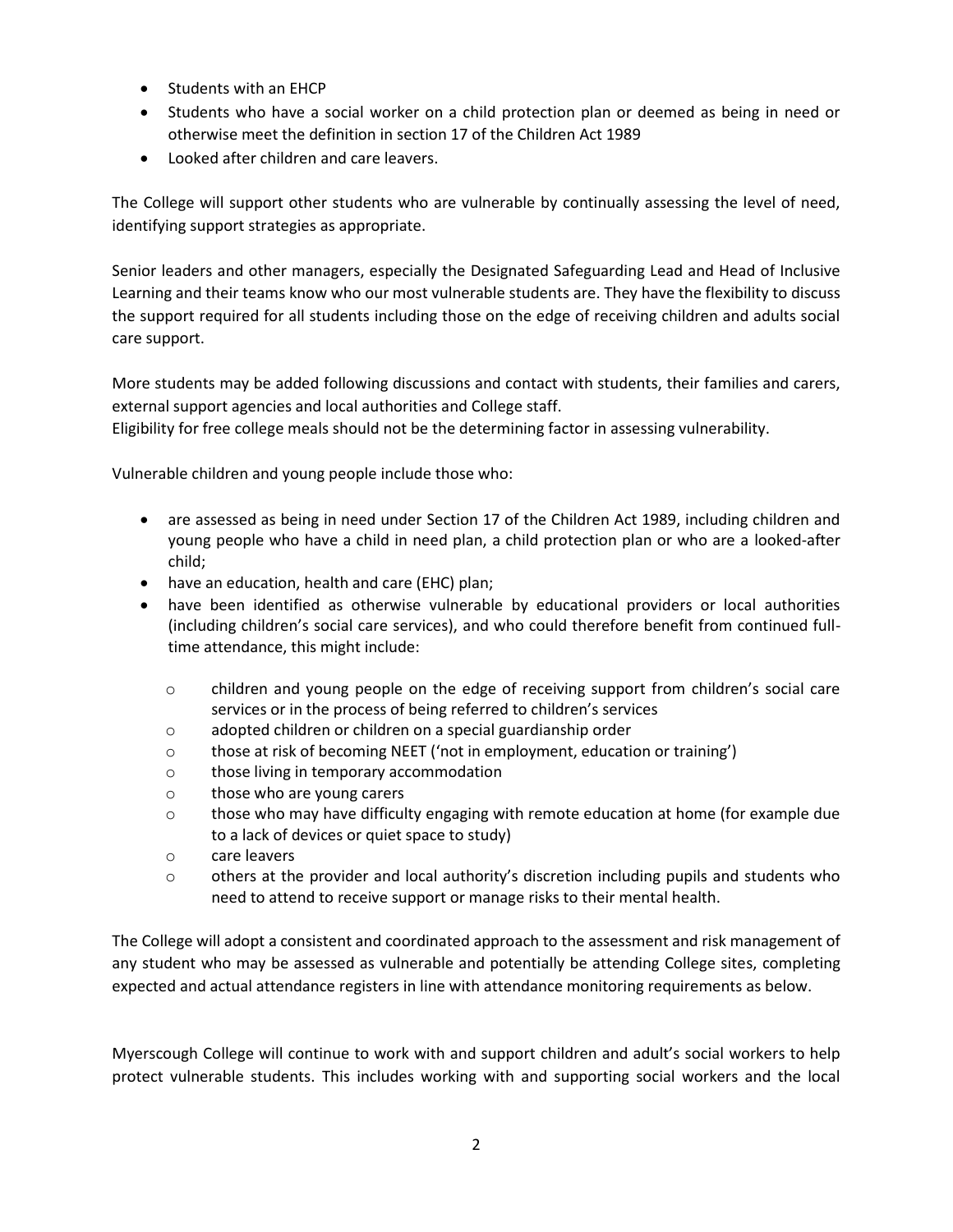authorities virtual school heads/ teams for looked after and care leavers. The lead person for this will be Lisa Hartley who will work closely with the pastoral, safeguarding support and inclusive learning teams.

Each of these students has an individual plan with other agencies involved where involved in their care, including where appropriate their social worker and the Virtual School Head for Looked After Children.

## **Critical Workers**

Parents or carers whose work is critical to the coronavirus (COVID-19) and EU transition response include those who work in health and social care and in other key sectors outlined in national guidance. The College Health and Safety Advisory will provide further information and support with assessment and guidance.

# **Attendance Monitoring**

Local authorities and education settings do not need to complete their usual day-today attendance processes to follow up on non-attendance. National guidance on attendance monitoring has been produced by the Department for Education. The data is intended to help build a national picture of educational provision so that focused support can be more effective, the impact of the virus can be monitored and ensure that students are safe. Daily attendance data, including nil returns are completed in line with national expectations. This will be completed and returned by the MIS team. [https://www.gov.uk/government/publications/coronavirus-covid-19-attendance-recording-for](https://www.gov.uk/government/publications/coronavirus-covid-19-attendance-recording-for-educational-settings)[educational-settings](https://www.gov.uk/government/publications/coronavirus-covid-19-attendance-recording-for-educational-settings)

| Role                         | <b>Name</b>                   | Contact                        |
|------------------------------|-------------------------------|--------------------------------|
| Designated Safeguarding Lead | Lisa Hartley                  | lhartley@myerscough.ac.uk      |
|                              |                               | 07407304267                    |
| <b>Deputy DSL</b>            | Denise Williams               | dwilliams@myerscough.ac.uk     |
|                              |                               | 07918 602 839                  |
| Deputy DSL                   | Carol Kirkham                 | ckirkham@myerscough.ac.uk      |
|                              |                               | 07818267807                    |
| Deputy DSL                   | Robert Kay                    | rkay@myerscough.ac.uk          |
|                              |                               | 07947769041                    |
| Deputy DSL (Croxteth)        | Nikki Lamb                    | nlamb@myerscough.ac.uk         |
|                              |                               | 01995 642297                   |
| Safeguarding Governor        | Jane Booker                   | c/o rmatthews@myerscough.ac.uk |
|                              |                               |                                |
| Safeguarding referral        | safeguarding@myerscough.ac.uk |                                |
|                              |                               |                                |

# **Designated Safeguarding Leads**

The College approach ensures that a DSL is always on duty and this will continue during this time with staff working from home, if not on site. If students are on site, a DSL will be on site, if possible but will always be on a duty rota and accessible by phone or video call.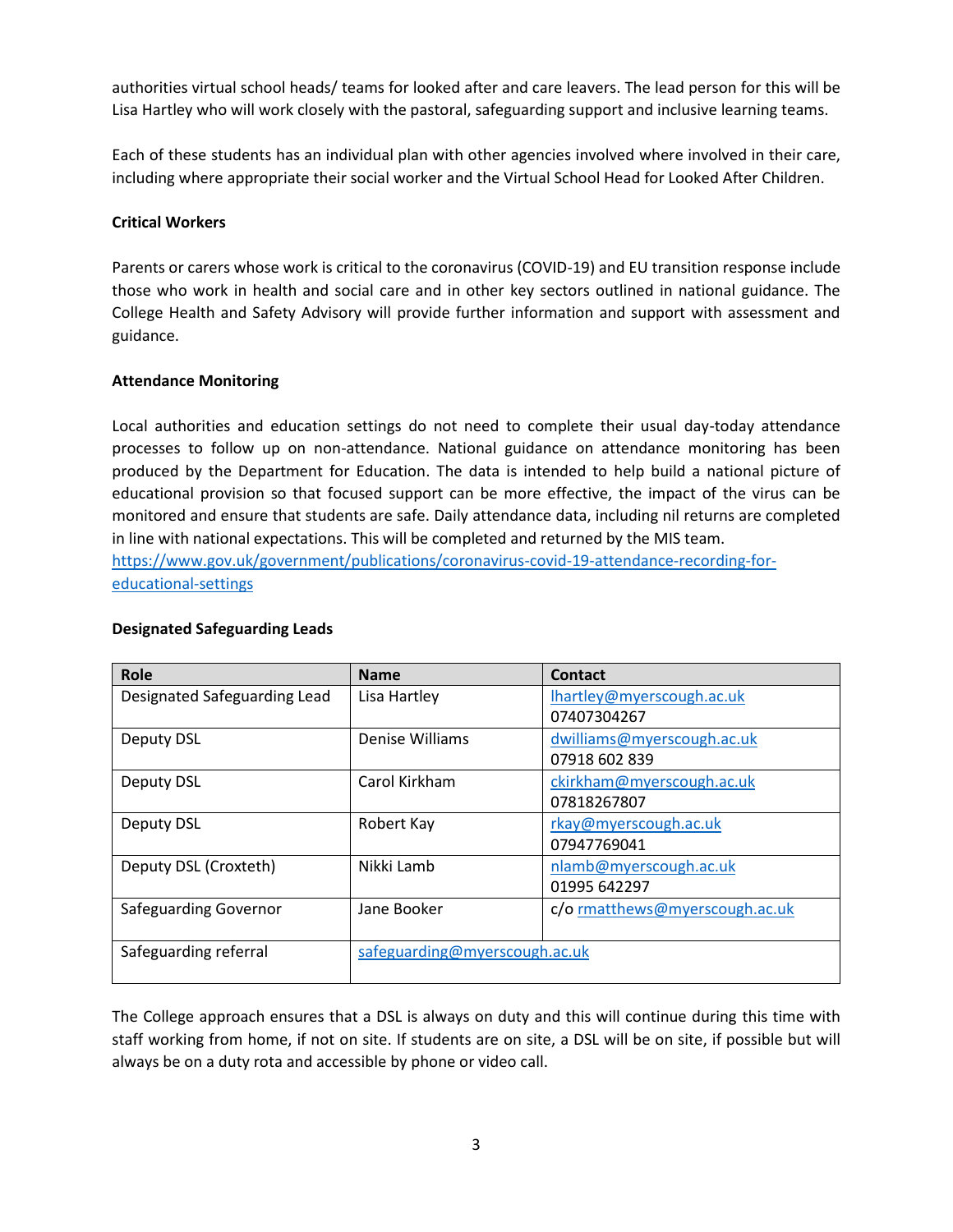In the unusual circumstances that a DSL is not contactable, any member of the Senior Leadership Team can be contacted. DSLs will be available via phone, email or video calls.

Key staff within the student support teams will also be working closely with the Safeguarding Leads.

Contacts and liaison with external agencies including social workers and attendance at multi-agency meetings will continue as per local guidance, many being remote meetings.

## **Safeguarding Reporting**

Reporting a safeguarding concern:

Staff will continue to follow the Child Protection and Safeguarding Policy and procedure and advise the safeguarding leads immediately about concerns they have about any student regardless of where they are studying (eg studying from home during closure, during College holiday periods). COVID-19 means a need for increased vigilance due to the pressures on services, families and young people, rather than a reduction in our standards.

- report safeguarding concerns immediately and without delay to the designated safeguarding lead
- complete a safeguarding alert form, which can be found on staff intranet in the safeguarding section.
- ensure that the safeguarding alert has been received
- emails should be sent to [safeguarding@myerscough.ac.uk](mailto:safeguarding@myerscough.ac.uk) unless specifically directed by a safeguarding lead.

If staff do not have remote access to the staff intranet they must still make the referral immediately by contacting a designated safeguarding lead by telephone.

You must not leave a voice mail or email without speaking to a safeguarding lead.

If you are unable to contact a member of the safeguarding team you may contact a member of the senior leadership team who will try to located a DSL. If this is not possible, and the person is at risk of harm or in immediate danger then you must report this to the police on 101, 999 or contact the local Children's or Adult's Social Services.

The arrangements for contacting local authorities if you are worried somebody is being abused are:

Children's Services : <https://www.gov.uk/report-child-abuse-to-local-council> Adult's Services:<https://www.gov.uk/report-abuse-of-older-person>

Children's Services may be affected by the impact of the virus on staff and an increased demand for services. Where a person is at risk of significant harm there may be a need to be persistent in referring concerns to the local authority.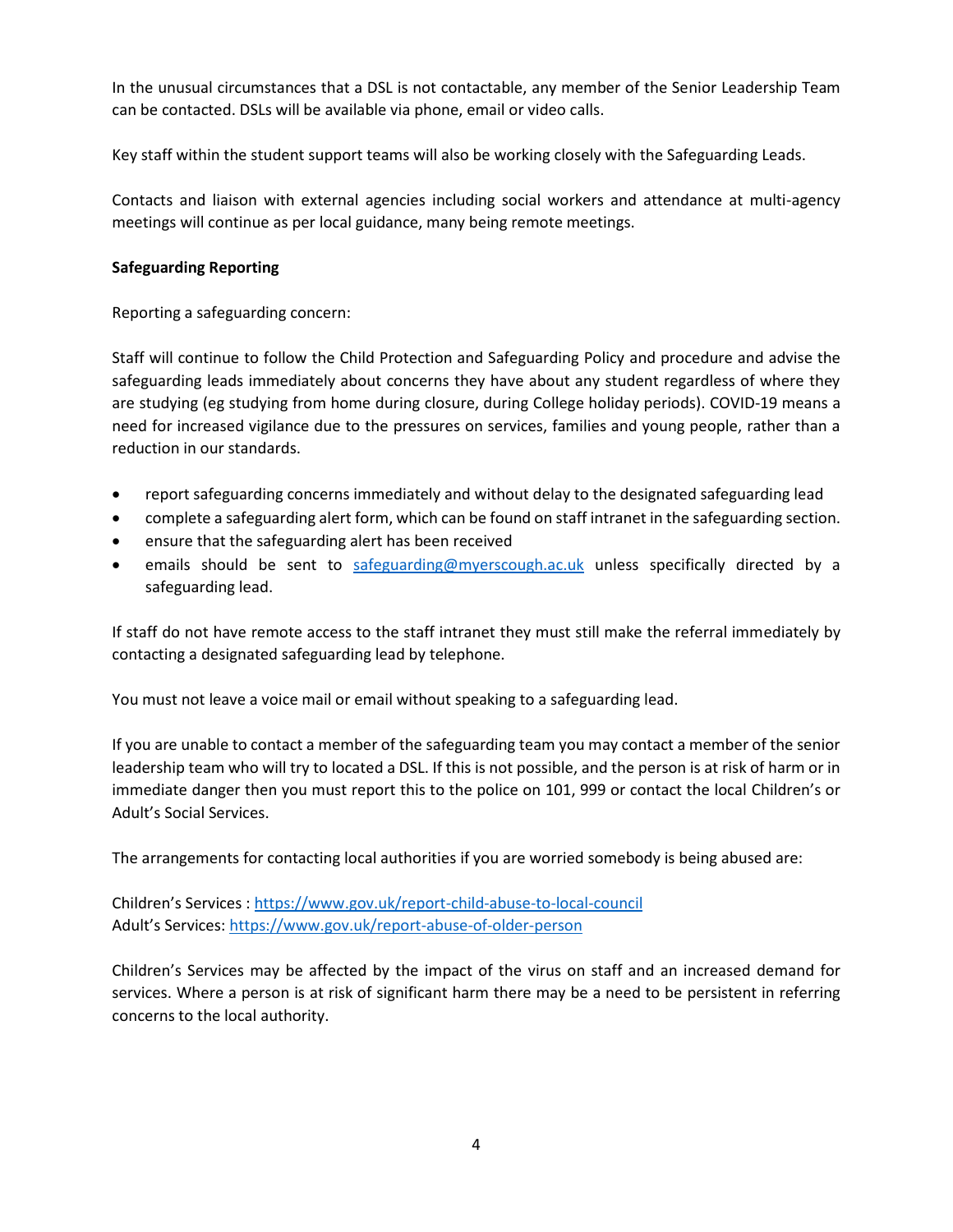Should a person in the College's view be at risk of significant harm and local agencies are not able to respond, the College will immediately follow the safeguarding children partnership escalation procedure, details can be found on the local Safeguarding Assurance Partnerships websites (previously LSCB and LSABs).

## **Safer Recruitment**

It remains essential that people who are unsuitable are not allowed to enter the children's workforce or gain access to children. When recruiting new staff, Myerscough College will continue to follow the relevant safer recruitment processes for our setting, as appropriate, relevant sections in part 3 of Keeping Children Safe in Education, 2020.

In response to Covid-19, the Disclosure and Barring Service (DBS) has made changes to its guidance on standard and enhanced DBS ID checking to minimise the need for face-to-face contact. Myerscough College will continue to follow the legal duty to refer to the DBS anyone who has harmed or poses a risk of harm to a child or vulnerable adult. Full details can be found in Keeping Children Safe in Education 2020.

Whilst acknowledging the challenge of the current national emergency, it is essential from a safeguarding perspective that any College is aware, on any given day, which staff and volunteers will be in College, and that appropriate checks have been carried out, especially for anyone engaging in regulated activity. As such, Myerscough College will continue to keep the single central record (SCR), up to date as outline KSCIE.

# **Staff Induction and Training**

DSL training is online whilst Covid-19 measures are in place. At the time of writing all DSLs/ DDSLs are up to date with their DSL training.

All existing staff have had safeguarding induction and regular safeguarding updates including Keeping Children Safe in Education (2020).

Where new staff are recruited, they will continue to be provided with a safeguarding induction.

If any staff are deployed from another organisation to our College, we will take DfE supplementary guidance during the Covid-19 measures and will accept portability as long as the current employer confirms that:

- the individual has been subject to an enhanced DBS and children's barred list check
- there are no concerns about the individual's suitability to work with children and young people
- there is no ongoing disciplinary investigation relation to that individual
- the individual has received appropriate safeguarding training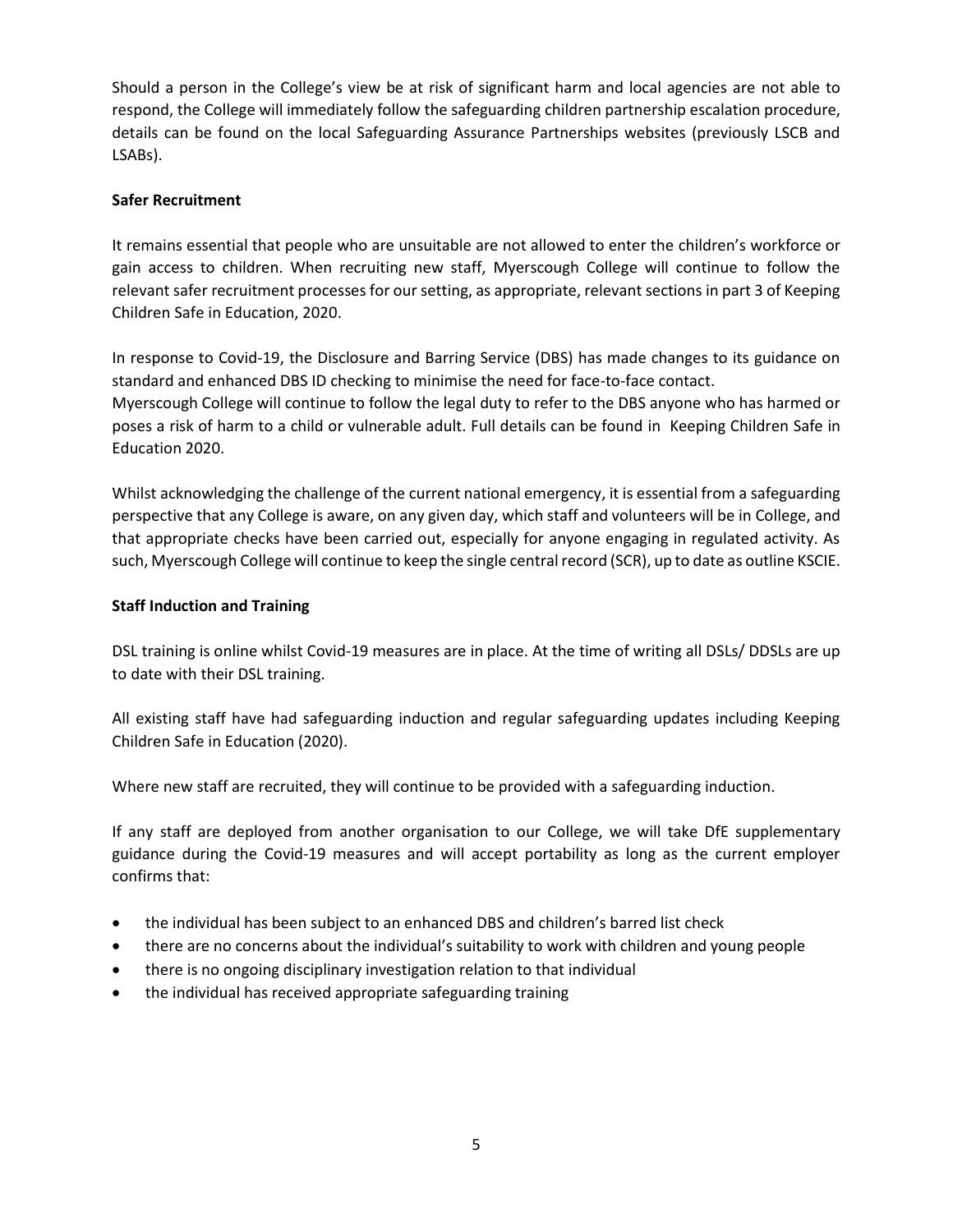#### **Allegations or Concerns about Members of Staff**

If any member of College has concerns about the behaviour and or conduct of a member of staff, they should follow the College procedures and inform Human Resources or the Designated Safeguarding Lead immediately.

## **Online Safety**

Myerscough College will continue to provide a safe environment, including online. This includes the use of an appropriate online filtering and monitoring system when using College internet.

When students and staff are working at home the risks of online safety will increase.

Students will be using the internet more during this period. The College will also use online approaches to deliver teaching, training and support. Staff will be aware of the signs and signals of online bullying and other risks online and apply the same safeguarding principles and practices as when the students study within the College campus environment. It is essential that all staff who are interacting with students, including online, continue to look out for signs a student may be at risk.

Any online concerns should be reported as a safeguarding concern immediately and will be dealt with in line with the College Child Protection and Safeguarding Policy and where appropriate referrals should still be made to social care and as required, the Police.

Online teaching and support should follow the guidance provided by the College in line with staff code of conduct and safe working practices.

Myerscough College will ensure any use of online learning tools and systems is in line with privacy and data protection / GDPR requirements.

Online safety practices, guidance will continue to be shared with both students and staff and made available on the website for parents.

## **Support for Students**

Myerscough College is committed to ensuring the safety and wellbeing of all its students and staff. Support and safeguarding staff will continue to be on duty at all times during this time. At the time of writing, there are no students attending the College. If there is a decision to reopen for students, the College will continue to be a safe space for all students to attend. The College will ensure that appropriate staff are on site and student ratio numbers are appropriate, to maximise safety.

Myerscough College will refer to Government guidance for education settings on how to implement social distancing and continue to follow the advice from Public Health England on handwashing and other measures to limit the risk of spread of Covid-19.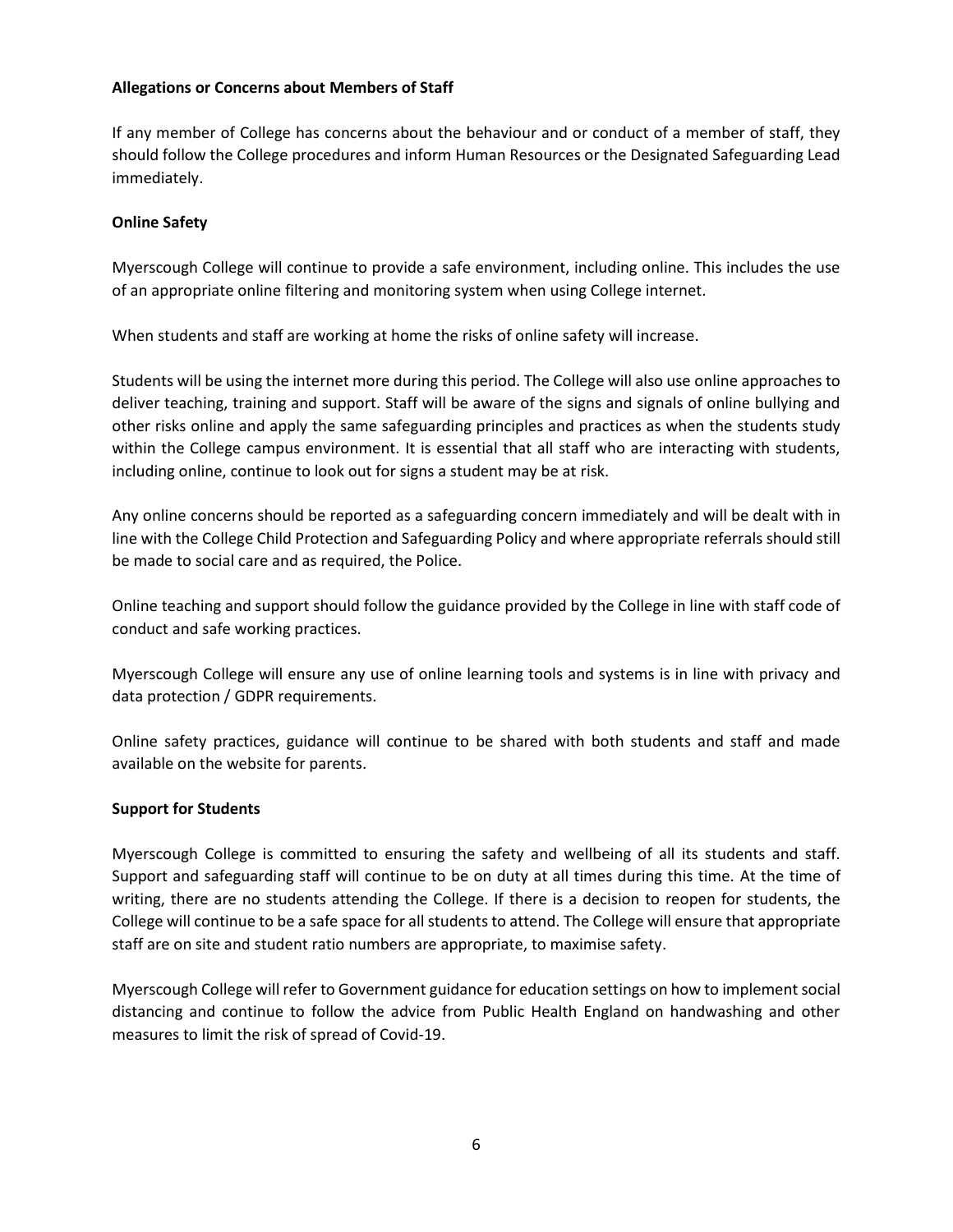Identified students who would normally have received pastoral support, will have a communication plan in place. The communication plans can include remote contact, phone contact video calls (using College systems), authorised door-step visits. Details must be recorded on Promonitor. We will continue to work closely with stakeholders to maximise the effectiveness of any communication, pastoral and safeguarding plans.

Pastoral and safeguarding plans must be reviewed regularly and where concerns arise, the safeguarding team should be informed and will consider any referrals, as appropriate. All records will be maintained on Promonitor.

The College will share safeguarding messages on its website and social media pages. Myerscough College recognises that College is a protective factor for students, and the current circumstances can affect the mental health of students and their parents or carers. Tutors and all staff need to be aware of this in setting expectations of students when they are at home.

Myerscough College will ensure that where we care for children of critical workers and vulnerable students on site, we ensure appropriate support is in place for them. This will be bespoke to each student and recorded on ProMonitor.

Where College has concerns about the impact of staff absence, such as the College DSLs or first aider, these will be discussed immediately with the Principalship team.

# **Work Experience and Work Based Learning**

Work experience can take place in line with local and national Covid-19 guidance and requirements: this includes apprentices and all work experience placements as part of study programmes and supported internships. All placements are planned in collaboration with and or led by the Work Placement Manager, Health and Safety Advisor and Apprenticeship and Skills team, with any safeguarding actions and plans being included for approval as part of this policy review. The College Covid team will discuss any changes to requirements in relation to work placements.

The College continues to support apprentices in the workplace and have embedded a range of mechanisms to both monitor the learner's current status and to continue with teaching and learning:

- Learner statuses i.e. Self-isolating but learning, breaks in learning and apprentices that have been furloughed are monitored through the tutor and recorded on Onefile. Reports are pulled off twice per week and reported to SLT.
- Regular announcements go through Onefile linking to the College website to keep both learners and employers up-to-date.
- The Employer Services Team act as a conduit for key information so employers can support their apprentices.
- Face-to-face delivery has been replaced with on-line learning using a range of technologies including web conferencing and virtual learning environments.
- Virtual sign-ups are now in place so recruitment can continue.
- All tutors have dedicated action plans to support learners and managers carry out weekly video meetings.
- English and mathematics and additional learning support continues but in a virtual fashion to support learners.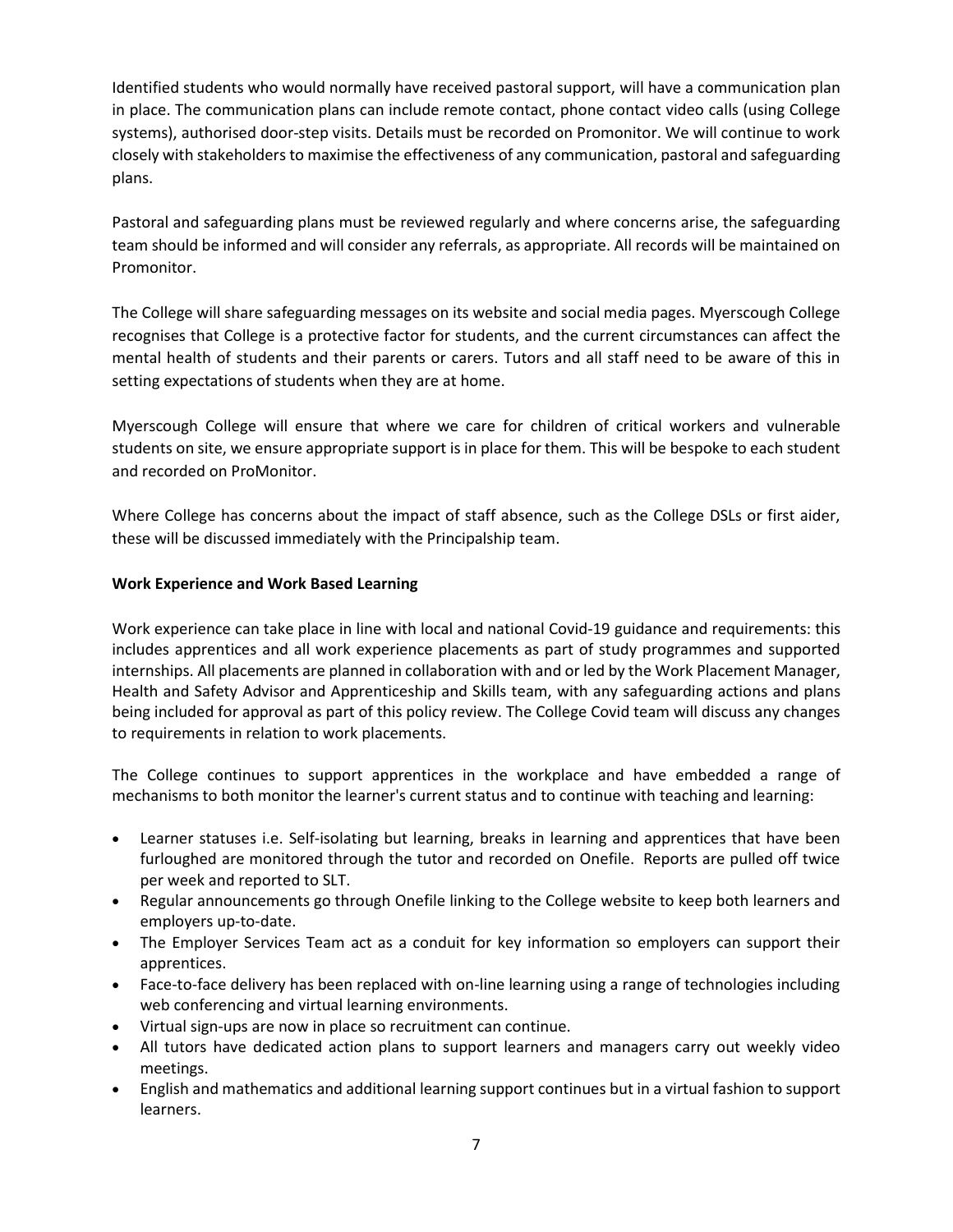- The College is working with the end-point assessment organisations and Ofqual to review options to continue to carry out end point assessment (EPA) activities.
- All activity and progress is effectively recorded on Onefile or Pro-monitor for those campus-based (block release) learners.
- Any pastoral or safeguarding concerns would be reported to the Core and safeguarding team in line with the College processes. Work based tutors have access to College systems, including referral processes. Records of safeguarding concerns and interventions will be recorded on Promonitor and records to cross reference will also be on one-file.
- The vast majority of tutors are 'work-based' and all have a risk assessment in place.

# **Residential**

The College will continue to assess our residential position whilst Covid-19 measure are in place. At the time of policy writing, there are residential students in residency. Robust risk assessments and control measures are in place. The College has onsite lateral flow testing on site 5 days per week for students and staff (Preston and Croxteth sites) all guidelines from Public Health England and the Health and Safety Advisor will be followed.

## **Peer on Peer Abuse**

Myerscough College recognises that during the closure a review process may be required for managing any report of such abuse and victims. Where we receive a report of peer on peer abuse, we will follow the principles as set out in part 5 of KCSIE and of those outlined with Child Protection and Safeguarding Policy. The College will listen and work with all young people, parents / carers and any multiagency partner required to ensure the safety and security of all involved. Concerns and actions must be recorded in line with safeguarding referrals and recording processes.

## **Domestic Abuse**

It is recognised and acknowledged that recent measures, such as the order to stay at home, can cause anxiety for those experiencing or feel at risk of domestic abuse. Domestic abuse is unacceptable in any situation, no matter what stresses people are under. All staff must be aware that domestic abuse is more than physical violence. It can also include, but is not limited to:

- Coercive control and 'gaslighting'
- Economic abuse
- Online abuse
- Verbal abuse
- Emotional abuse
- Sexual abuse

Support is available for both staff and students if they are worried about domestic abuse. Staff who have concerns about a student should report immediately to the safeguarding team and staff can talk to Human Resources for further guidance and support. All staff must prioritise the safety of all and not hesitate to contact the Police, if they are worried about the safety or wellbeing of any individual.